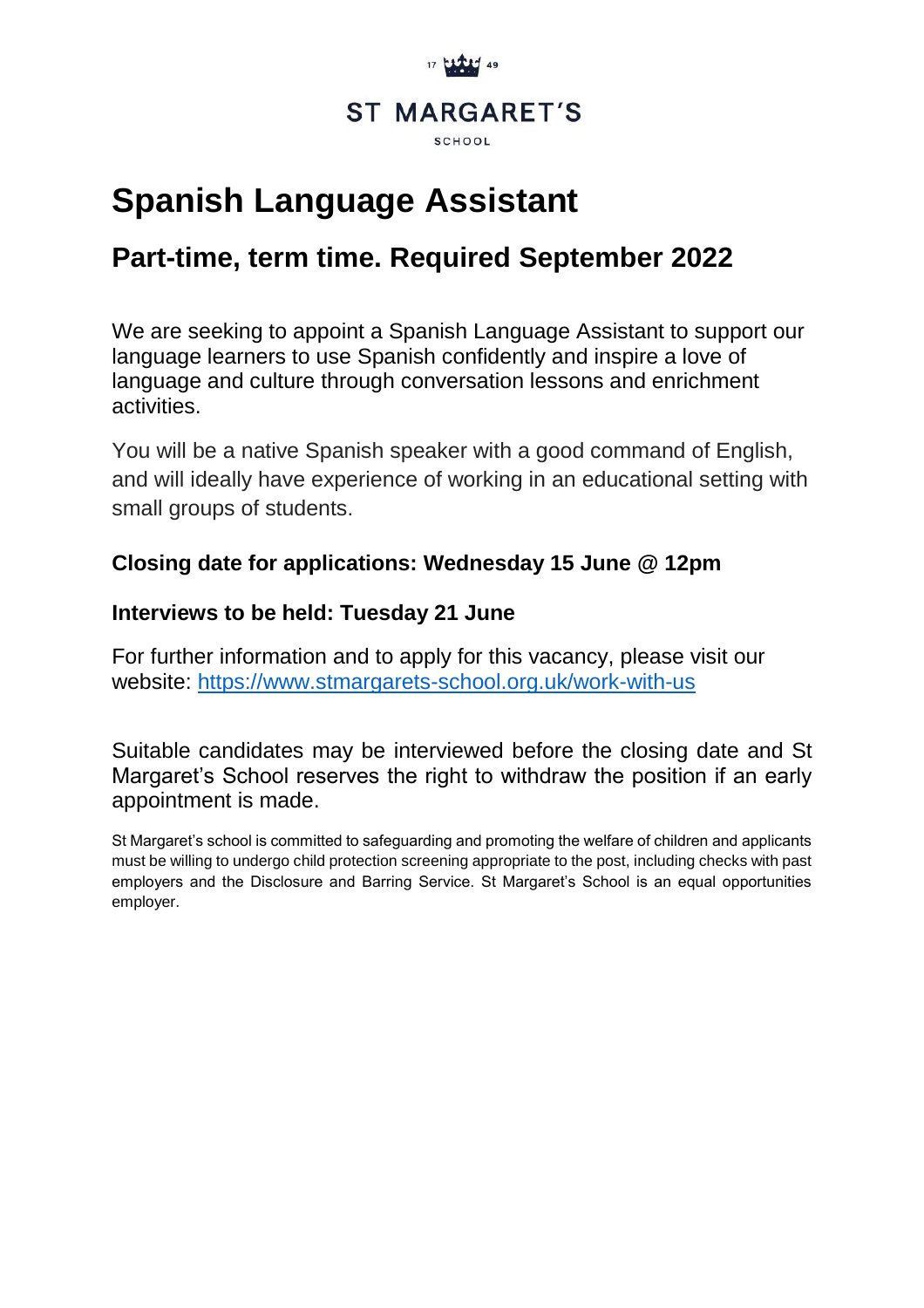

### **Spanish Language Assistant**

#### **Job Description**

#### **Job Purpose:**

The Spanish Assistant's role is primarily to support our language learners to use Spanish confidently and to inspire a love of the language and culture through conversation lessons and enrichment activities.

#### **Main Duties and Responsibilities:**

- To prepare and conduct conversation sessions with individual pupils and small groups at GCSE and A-level to develop confidence in communicating in Spanish
- To source and prepare a variety of material for use in conversation lessons, reinforcing topic vocabulary and grammatical structures covered in class and encouraging pupils to be adventurous with language.
- To play a key role in the Little Linguists Programme, teaching Spanish through stories, songs and games to children in the Nursery, Pre-Reception and Reception classes.
- To support the teachers in the Modern Languages Department with the running of whole school events such as European Day of Languages; preparing entries for national language competitions and leading enrichment activities.
- To assess and record the progress of pupils, reporting to the class teacher and Head of Modern Languages.

This job description will be reviewed annually and may be subject to amendment or modification at any time after consultation with the post holder. It is not a comprehensive statement of procedures and tasks, but sets out the main expectations of the School in relation to the post holder's professional responsibilities and duties.